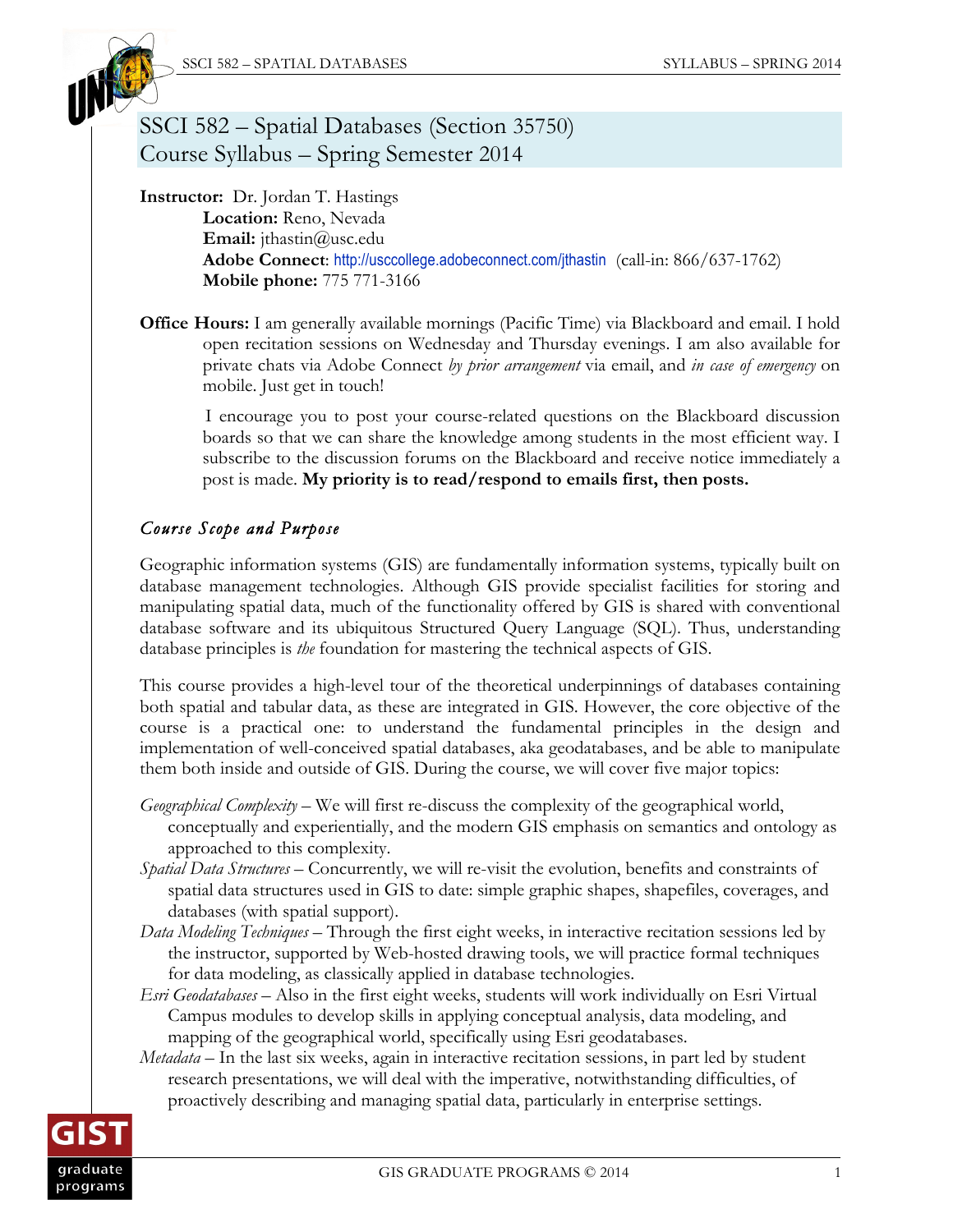

### *Learning Outcomes*

On completion of this course, students should be able to:

- Understand the strengths and limitations of various database and non-database structures for spatial data
- Define a geographical realm of interest, model that realm diagrammatically and narratively, and implement the model in an Esri geodatabase
- Use SQL fragments and/or statements as appropriate, to interrogate (geo)databases

### *Course Formats*

This is a graduate level course, so you should expect it to be both academically robust and intellectually challenging. As graduate students you are expected to actively engage with the material you are learning and to explore the heady cauldron of ideas, opinion, and analysis that describe our collective effort to thoroughly interrogate the subject at hand. Learning arises from active engagement with the knowledge found in our reading materials and with one another. As in any graduate class, the instructor's role is that of a guide who keeps you on this path of discovery and you will find that you will learn much from your fellow classmates. The challenge for us is to replicate such an academic experience within the milieu of "distance learning".

All course materials will be organized through Blackboard. The main theoretical concepts will be provided through course notes and assigned readings. Reading assignments will give students an opportunity to internalize and apply the concepts and theory learned from readings. Some assignments require student interaction, all will benefit from it. Hands-on practical exercises will mainly use ArcGIS version 10.2, which is accessible via the Internet.

We have several technologies that will facilitate our interactions on course work, despite our dispersed locations. These include:

- *Blackboard –* All course materials and correspondence will be posted on the course Blackboard site. As a registered student, you'll find this course will show up in your available classes no later than 12:00 noon, PT on the first day of classes. It is here that the day-to-day flow of the course will be recorded.
- *Discussion boards (blogs)* On the Blackboard site, we will post a number of discussion threads related to various course topics. These threads are very important in terms of providing support to each other while working on class exercises to share hints and helpful tips, as you would do in a classroom setting. I will check the discussion threads periodically and offer occasional comments. Please send me an email directly if you have a question or concern that requires my immediate attention.
- *Live meetings and presentations* We use a browser-based service called Adobe Connect™ to create synchronous, interactive sessions. With its integrated voice and video capabilities, Adobe Connect can be used to share presentations and interactive desktops among groups of up to 25 people. The *optional* recitation sessions in this course will be hosted on Adobe Connect, offering two alternative sessions each week for up to 8 participants. Final project presentations also will be hosted on Adobe Connect.

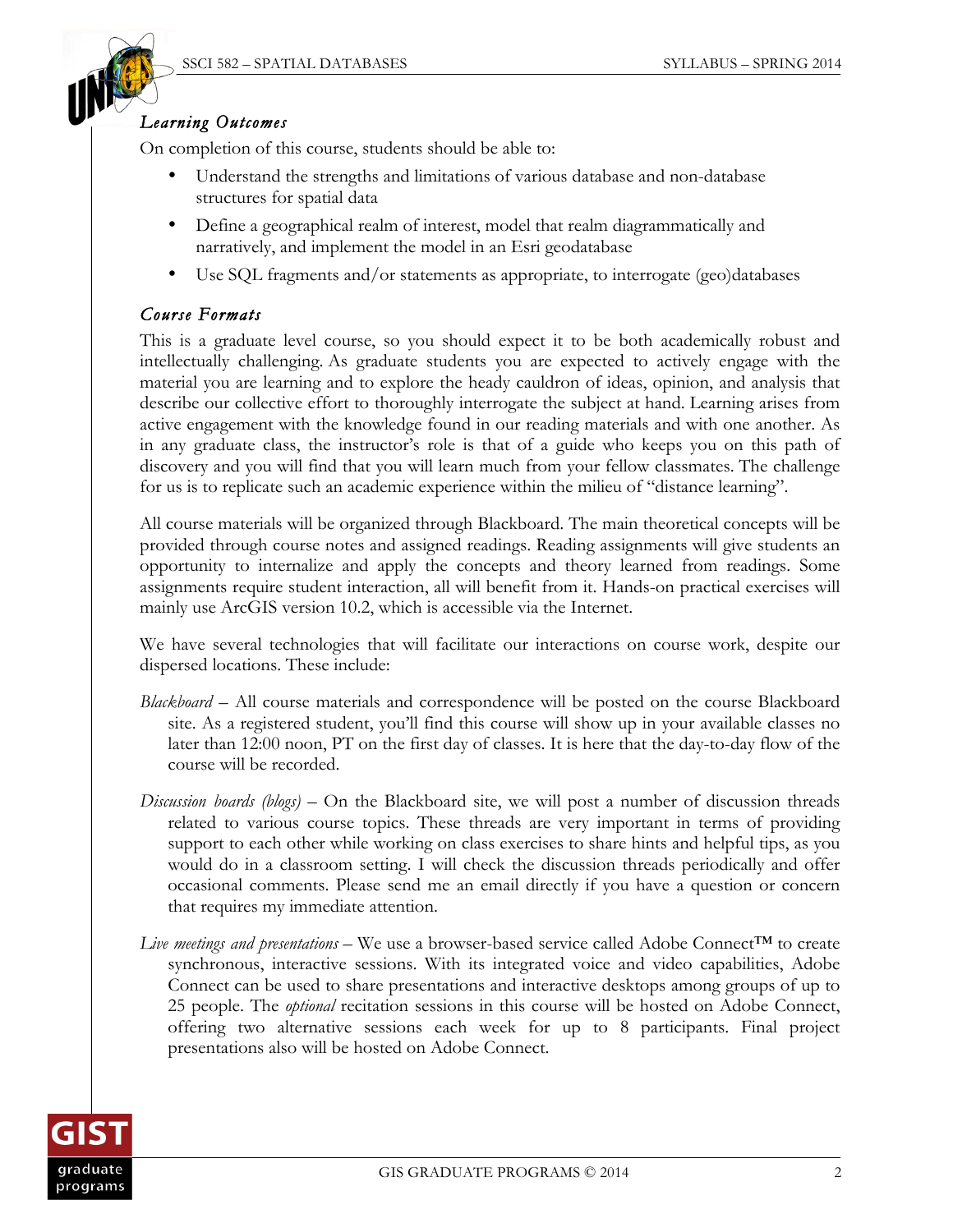



- *Individual meetings –* While Adobe Connect can be used for one-on-one telemeetings, we also use free Internet-hosted voice and video technologies, such as Skype (http://www.skype.com/) and Google Hangouts for individual chats.
- *GIST server and tech support* This course will utilize the SSI GIST Server, which provides a virtual PC desktop. You can access the GIST Server at: https://gistonline.usc.edu. If you are unable to connect to the server or experience any type of technical issues, send an email to GIST Tech Support at: gistsupport@dornsife.usc.edu, copying the instructor. GIST Tech Support is only available Monday through Friday, 9:00am-5:00pm PT.

## *Assessments*

Your grade in this class will be determined on the basis of several different assessment tools:

*Resume Assignment – 1 for a total of 2 points.* The GIST Program requires all current students to post and maintain a public resume, short biography, and recent photo on our shared Student Community Blackboard site (2 points). With your permission, your photo and resume will be posted to the Spatial Sciences Institute website and your resume will be included in the GIST Resume Book. The latter is compiled annually and along with our Web presence used to promote our programs and more importantly, your skills, experience, and professional aspirations.

*Discussion Forums (Blogs) – 4 for a total of 16 points.* Four discussion forums will appear during the course, treating a variety of theory and practice topics; in these, students' own experience, research, and/or opinion are sought. Students will be expected to make a minimum of four new posts, i.e. messages (one per forum) and eight replies (two or more per forum) to posts made by classmates.

*Reading Assignments (Papers) – 5 for a total of 29 points.* Students are required to complete five multi-part reading assignments and submit associated digests, termed "papers", for this class. The reading assignments will cover primarily the theory portion of the course as presented episodically through the course. In various ways, you will be encouraged to share your papers interactively with other students, primarily in Recitations. The objective of these papers is to help you integrate and re-evaluate the content of the readings, sharing with your classmates.

*Topic Sessions – 8 for a total of 0 points.* During the first half of the class, instructors *may* offer either asynchronous (Blackboard) or interactive (AdobeConnect) sessions on the week's theme topics. These sessions can be helpful to students who seek a more interactive learning style with peers or the instructor. Materials from the Discussion Forums and/or the Reading Assignments sometimes also emerge in the topic sessions, as time and interest dictate.

*Esri Virtual Campus Modules – 3 for a total of 3 points.* Students are required to demonstrate satisfactory completion of three Esri Virtual Campus modules regarding geodatbases by submitting their course completion certificates, which include the scores received for an Esri-authored quiz.

*Geodata Tutorials – 3 for a total of 20 points.* During the first 9 weeks of the class, you will be working on spatial data tutorials using ArcGIS Desktop on the GIST Server. Points will be awarded progressively as the tutorials are built-out, 3 points/week x 2 weeks for Tutorial 1, 3 points/week x 2 weeks for Tutorial 2, and 8 points altogether for Tutorial 3. In addition,

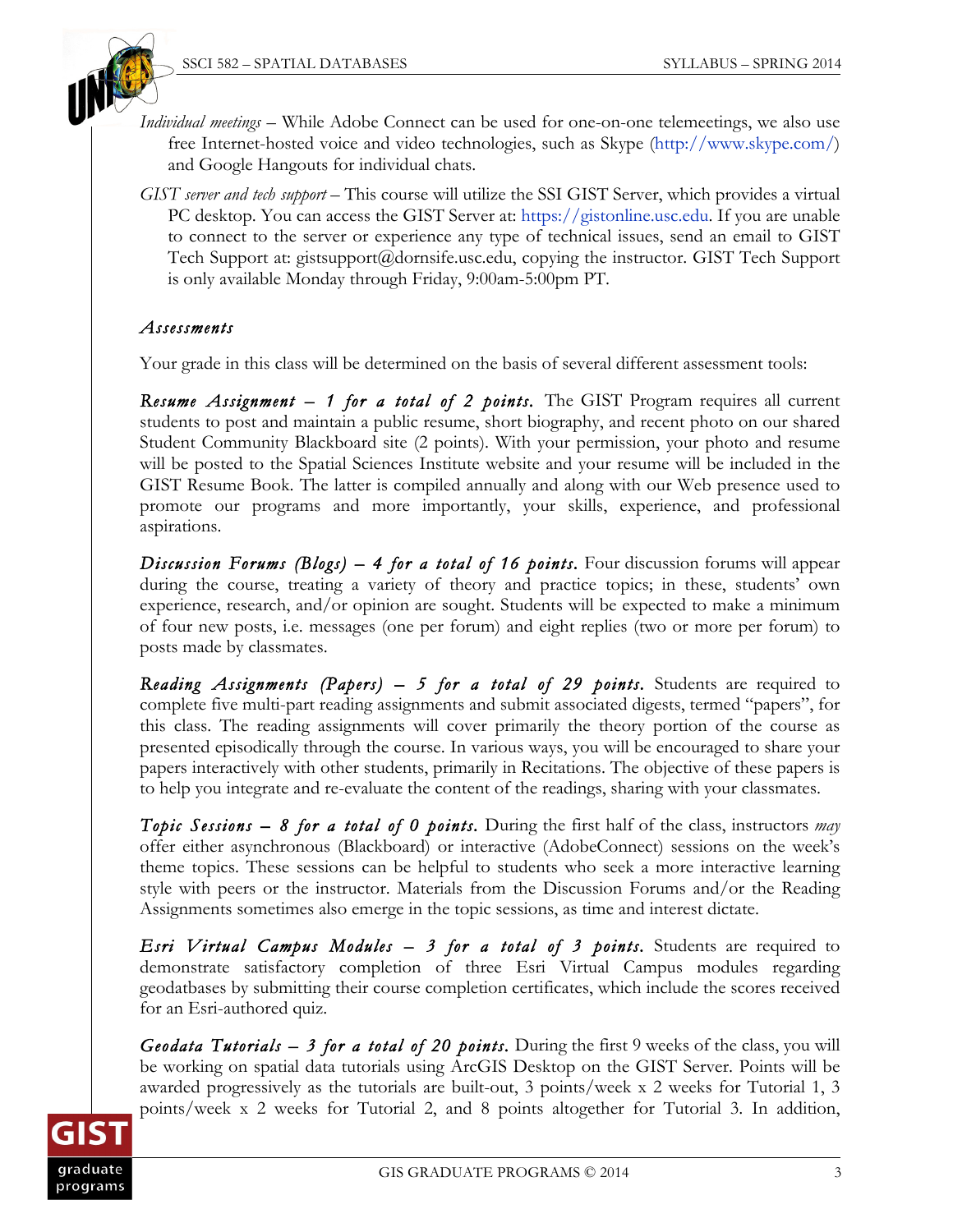

students are expected to offer each other advice and assistance on the tutorials through the Blackboard discussion board mechanism.

*Final Project* **–** *1 (with 4 components) for a total of 30 points.* The final project will be your opportunity to integrate all that you have learned in the course by developing a prototype geodatabase with sample data and a supporting map display for a geographical topic of particular interest to you. Paired-projects are encouraged to share the intellectual discovery process that inevitably accompanies geodatabase development, as well as to accomplish more practical work in the time available  $(\sim 4$  weeks), i.e. collecting the appropriate spatial and non-spatial data, importing those data into a suitably designed Esri geodatabase, producing and interpreting maps, etc. Many final projects in SSCI 582 evolve into, or help shape, thesis proposals, too.

To help facilitate assessment of your final project, which is original and interpretive, the work will be broken up into four distinct components with their own points and deadlines as follows: (1) a single paragraph (250 word maximum) that describes the chosen topic (3 points), iterated in individual meetings with the instructor, for you to present and discuss your topic and to focus it appropriately (2 points); (2) a formal report (not exceed 2500 words, excluding figures, tables, references, and map) that documents your project professionally – this must include a graphical geodatabase design, tabular data dictionary, sample data and queries, and a demonstrative map (15 points); (3) a succinct (15-minute) oral presentation of your project (5 points); and (4) substantive questions on other students' presentations (5 points).

Careful planning and a serious, consistent commitment will be required for you to successfully navigate the various deliverables in this and other GIST courses. The table below summarizes the SSCI 582 course assignments and their point distribution:

|                           |        | <b>Points Per</b> | Total    |  |
|---------------------------|--------|-------------------|----------|--|
| Assignments               | Number | Assignment        | Points   |  |
|                           |        |                   |          |  |
| Resume assignment         | 1      | 2                 | 2        |  |
| Discussion forums         | 4      |                   | 16       |  |
| Reading assignments       | 5      | 5 or 6            | 29       |  |
| Topic sessions (optional) | 8      |                   | $\theta$ |  |
| Esri VC modules           | 3      |                   | 3        |  |
| Geodata tutorials         | 3      | various           | 20       |  |
| Final project components  |        |                   |          |  |
| Proposal, iterated        | 1      | 5                 | 5        |  |
| Formal report             |        | 15                | 15       |  |
| Oral/video presentation   |        | 5                 | 5        |  |
| Q&A of others' presos     | $3+$   | various           | 5        |  |
|                           |        |                   |          |  |
| Totals                    | 30     |                   | 100      |  |

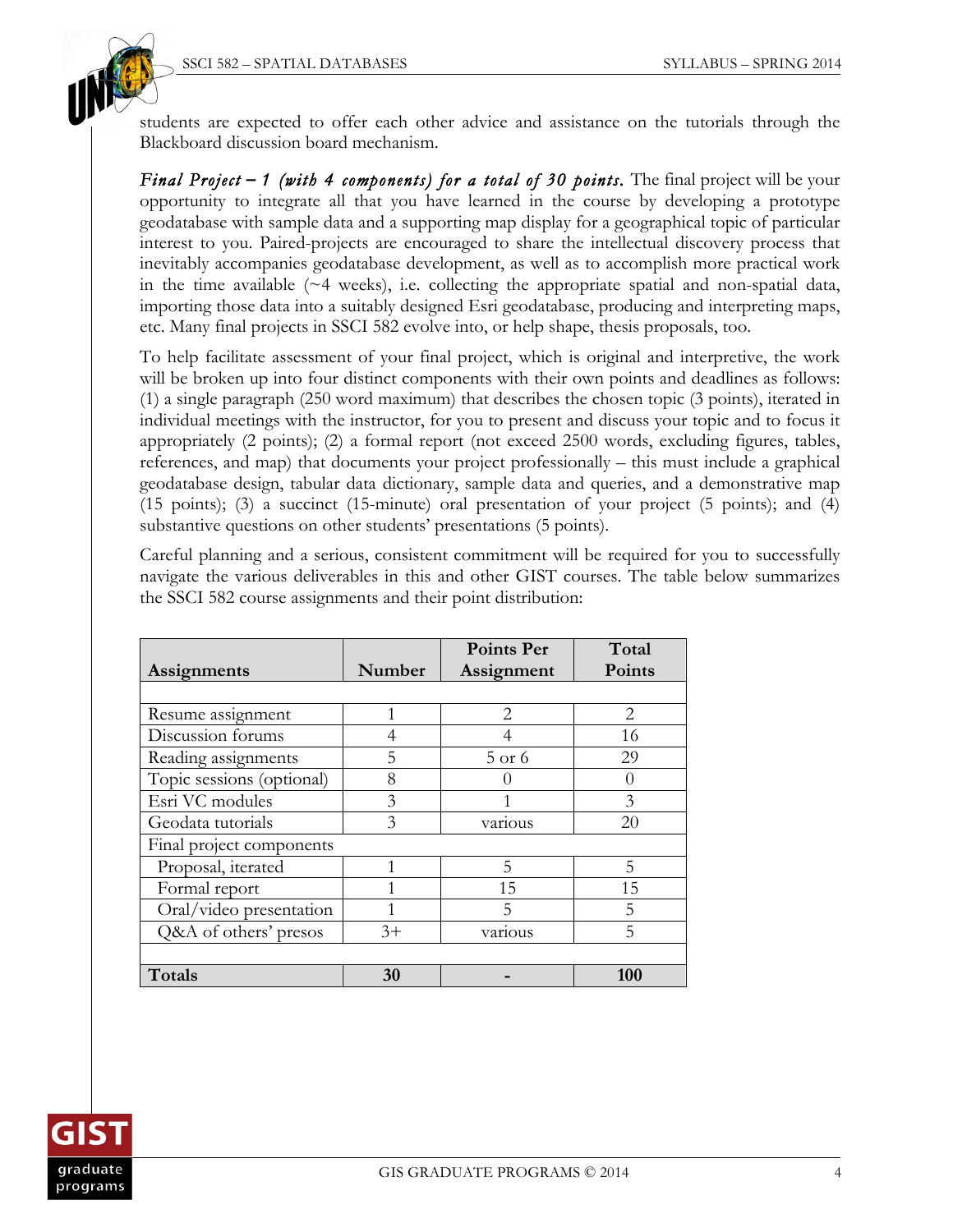

Grades in this and other GIST courses will use the standard USC grading criteria, as follows:

| $\mathbf{A}$ | $\geq$ 93 points  | $B-$ | $80-82$ points    |              | $D+$ 67-69 points |
|--------------|-------------------|------|-------------------|--------------|-------------------|
| $A-$         | $90-92$ points    |      | $C+$ 77-79 points | $\mathbf{D}$ | $63-66$ points    |
|              | $B+$ 87-89 points | C –  | $73-76$ points    | $D-$         | $60-62$ points    |
| $\mathbf{B}$ | 83-86 points      |      | $C-70-72$ points  | $\mathbf{F}$ | $\leq 60$ points  |

It is important to note from the outset that: (1) late postings and assignments will be docked one grade and no grade will be given for postings or assignments turned in more than one week late; and (2) no written work will be accepted for grading after 5:00 p.m. PT on the last day of classes.

Finally, I am a stickler for good writing and merciless about plagiarism. You must write your assignments in your own words, sentences, and paragraphs, and these must be free of typographical and grammatical errors (as MS Word will help you catch and correct). To Repeat: You must **not** copy other people's work (including web pages, books, and other students' work) to accomplish your assignments. For some assignments, it is tempting to just quote articles or webpages but please do not do it. I insist that you to read, process, and then write your own answers. I will not grade your assignment if it contains more than three (3) errors of diction (per MS Word), or if your document obviously contains non-original writing that is not referenced, or if it contains an excess of writing other than your own (in my judgment). Refer to the "Statement on Academic Integrity" section and check the website: http://plagiarism.org/

### *Requirements*

*Technology –* Every student must meet several technology requirements:

- An up-to-date computer with a fast Internet connection.
- A functional Web camera together with a microphone or headset for telemeetings.
- A modern Web browser (Firefox recommended) to run ArcGIS, which is provided online via the GIST Server; you do *not* need to install it on your own computer.

*Textbooks –* There are two required texts for this course, available from the USC Bookstore or online outlets such as Amazon. Please note that the Yeung  $\&$  Hall text is available through the USC Libraries as an e-Book. For each chapter of this text, GIST faculty have produced some Reading Notes to help you work through this material.

- 1. Young A K W and Hall B (2007) *Spatial Database Systems: Design, Implementation and Project Management*. The GeoJournal Library, 87, Springer, 553 pp. {eBook DOI: 10.1007/1- 4020-5392-4\_1; abbreviated "Y&H"}
- 2. Zeiler M and Murphy J (2010) *Modeling Our World: The Esri Guide to Database Concepts*, 2<sup>nd</sup> ed. Esri Press, 297 pp. {Hardcopy ISBN-13: 978-1589482784; abbreviated "Z&M"}

*Readings –* Additional readings, listed in the order they will be posted to Blackboard

- 1. Longley P F, Goodchild M F, Maguire D J and Rhind D W (2001) *Geographical Information Systems and Science* [1<sup>st</sup> ed.] Wiley, 454 pp. {Digital, Ch.3 (portion)}
- 2. Hunter G J (2002) Understanding semantics and ontologies: They're quite simple, really – If you know what I mean. *Trans. in GIS,* 6(2): pp.83-87. {Digital}
- 3. Kuhn W (2001) Ontologies in support of activities in geographical space. *Intl J. of Geog.*

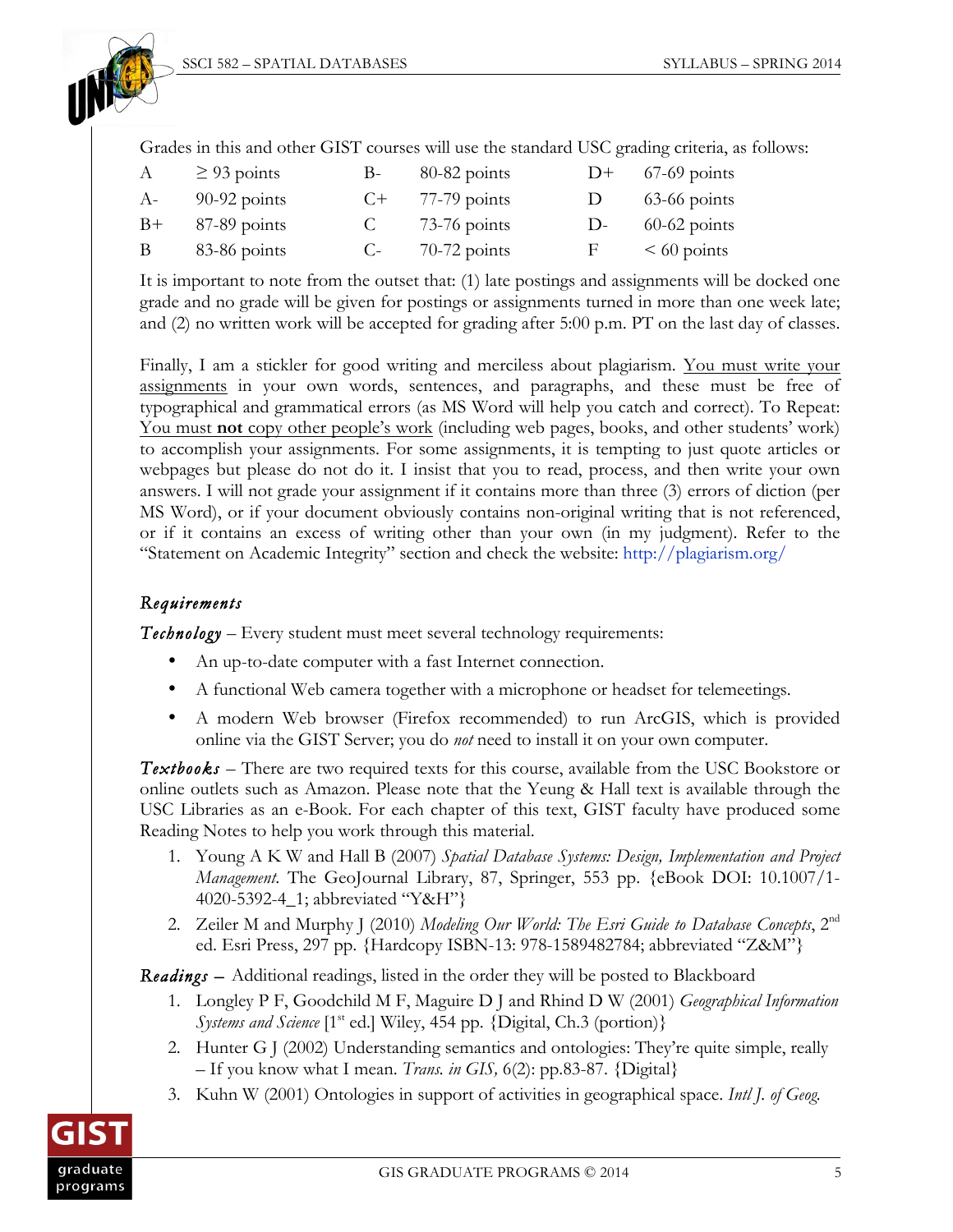*Info. Sci.* 15(7): pp*.*613-631. {Digital}

- 4. Schuurman N (2006) Formalization matters: Critical GIS and ontology research. *Annals of the Assoc. of Amer. Geographers*, 96(4): pp.726-739. {Digital}
- 5. Winter S (2002) Ontology: Buzzword or Paradigm Shift in GI Science. *Intl J. of Geog. Info. Sci.*, 15(7): pp.587-590. {Digital}
- 6. Smith B and Mark D M (2001) Geographical categories: an ontological investigation. *Intl J. of Geog. Info. Sci.*, 15(7): pp.591-612. {Digital}
- 7. Shekhar S and Chawla S (2003) *Spatial Databases: A Tour*. Prentice Hall, 262 pp. {Digital, Ch.3}
- 8. Couclelis H (1992) People manipulate objects (but cultivate fields): Beyond the rastervector debate in GIS. In: Frank, Campari and Formentini, Eds. *Theories and Methods of Spatio-Temporal Reasoning in Geographic Space*, pp.65-77. Springer. {Digital}
- 9. Stonebraker M, with Moore D (1996) *Object-Relational DBMSs: The Next Great Wave*. Morgan-Kaufman, 216 pp. {Digital, Ch.1}
- 10. Zeiler M (1999) *Modeling Our World: The Esri Guide to Database Design* [1<sup>st</sup> ed.] Esri Press, 199 pp. {Digital, Ch.1}
- 11. Peuquet D J (1999) Time in GIS and geographical databases. In: Maguire, Goodchild, Rhind and Longley, Eds. *Geographical Information Systems: Principles and Applications*, 2nd ed. pp.91-103. Longman. {Digital}
- 12. Goodchild M F (2000) Communicating geographic information in a digital age. *Annals of the Assoc. of Amer. Geographers,* 90(2): pp.344–355. {Digital}

*Web Trainings –* There are four Esri Virtual Campus training modules supplied with this course, all to be covered in the first ten weeks. The first training is particularly extensive, of value to both neophytes with ArcGIS Desktop, and to GIS professionals as an update/refresher

- 1. Learning ArcGIS Desktop v10
- 2. Getting Started with Geodatabase (for v10)
- 3. Getting Started with Geodatabase Topology (for v10)
- 4. Working with Geodatabase Domains and Subtypes (for v10)

*Communications* – This is a distance learning course, so most of our interactions will be asynchronous (not at the same time). It is each student's responsibility to stay informed about course developments.

I will post on Blackboard Announcements and/or send via Blackboard email any notices that are time sensitive. Check the Announcements each time you log onto Blackboard, and read as soon as possible all email sent from Blackboard or by me personally. Check to be sure, too, that no such email goes into your junk folder. It is

While I am usually on-line and will probably respond to emails from students relatively quickly, I will endeavor to respond to all email within 24 hours of receipt, aiming for no more than 48 hours delay. In the rare case when I expect to be off-line for more than 48 hours, I will post an announcement on the Blackboard site.

All materials to be graded will be submitted via Blackboard, either in the discussion forums or by direct upload. If the forum or upload link is not present, your submission is late; contact me to make alternate arrangements for submission.

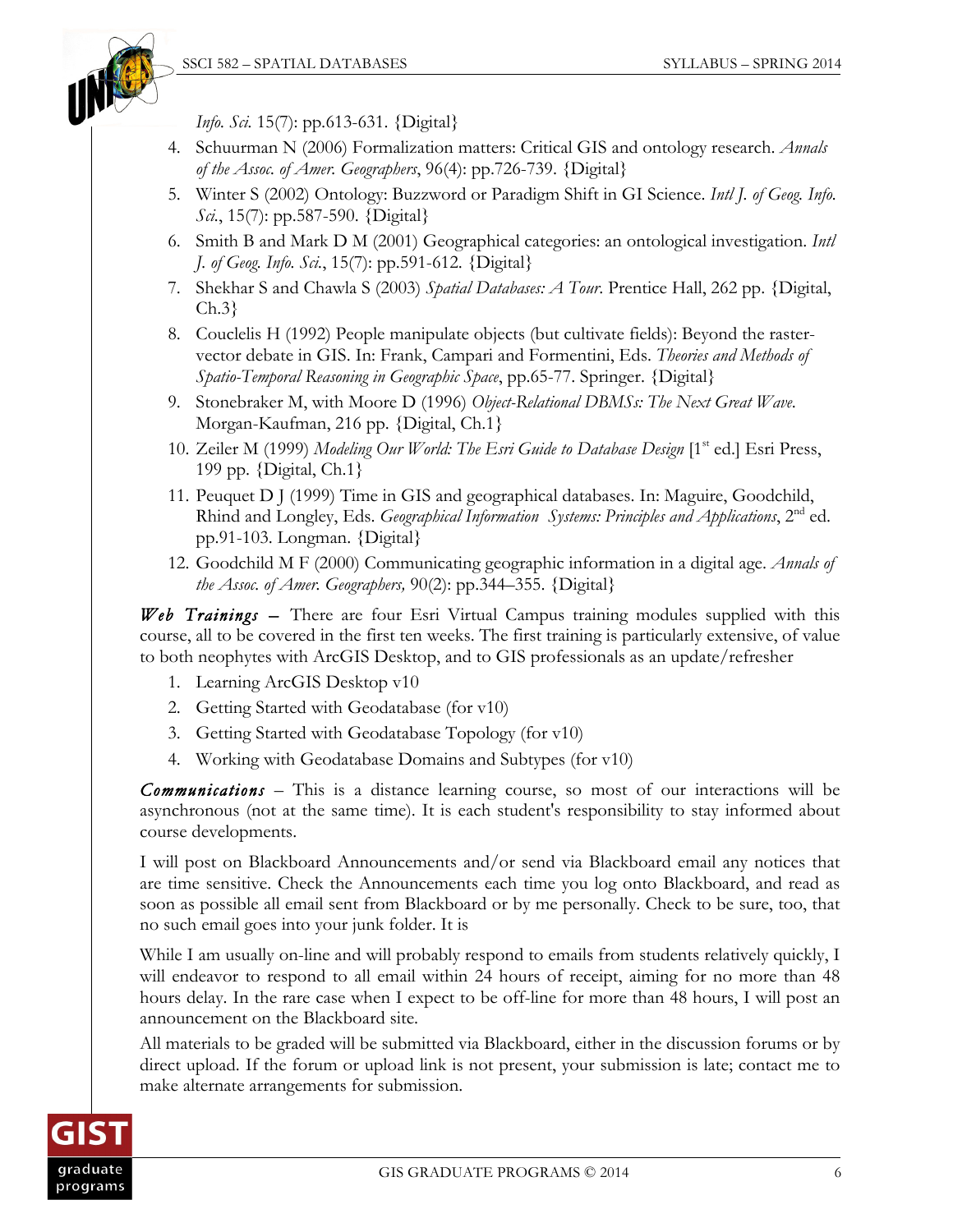

*Workload* – This is a four credit, one semester course. Students should expect to spend 10-15 hours per week completing the work in this course.

### *Students with Disabilities*

Any student requesting academic accommodations based on a disability is required to register with Disability Services and Programs (DSP) each semester. A letter of verification for approved accommodations can be obtained from DSP. Please be sure the letter is delivered to an instructor as early in the semester as possible. DSP is located in STU 301 and is open from 8:30 a.m.to 5:00 p.m., Monday through Friday. The phone number for DSP is (213) 740-0776.

#### *Statement on Academic Integrity*

USC seeks to maintain an optimal learning environment. General principles of academic honesty include the concept of respect for the intellectual property of others, the expectation that individual work will be submitted unless otherwise allowed by an instructor, and the obligations both to protect one's own academic work from misuse by others as well as to avoid using another's work as one's own. All students are expected to understand and abide by these principles. Scampus, the Student Guidebook, contains the Student Conduct Code in Section 11.00, while the recommended sanctions can be found at: http://scampus.usc.edu/1100 behavior-violating-university-standards-and-appropriate-sanctions/.

Students will be referred to the Office of Student Judicial Affairs and Community Standards for further review, should there be any suspicion of academic dishonesty. The Review process can be found at: http://www.usc.edu/student-affairs/SJACS/.

#### *Important Administrative Dates*

- 1/13: Spring semester classes begin
- 1/20: Martin Luther King Day, university holiday
- 1/31: Last day to register and add classes, change enrollment option to Pass/No Pass or Audit, purchase or waive tuition refund insurance, or drop a class without a mark of "W" and receive a 100% refund
- 2/17: Presidents' Day, university holiday
- 3/17-22: Spring recess
- 4/11: Last day to drop a class with a mark of "W"
- 5/2: Classes end
- 5/16: Commencement